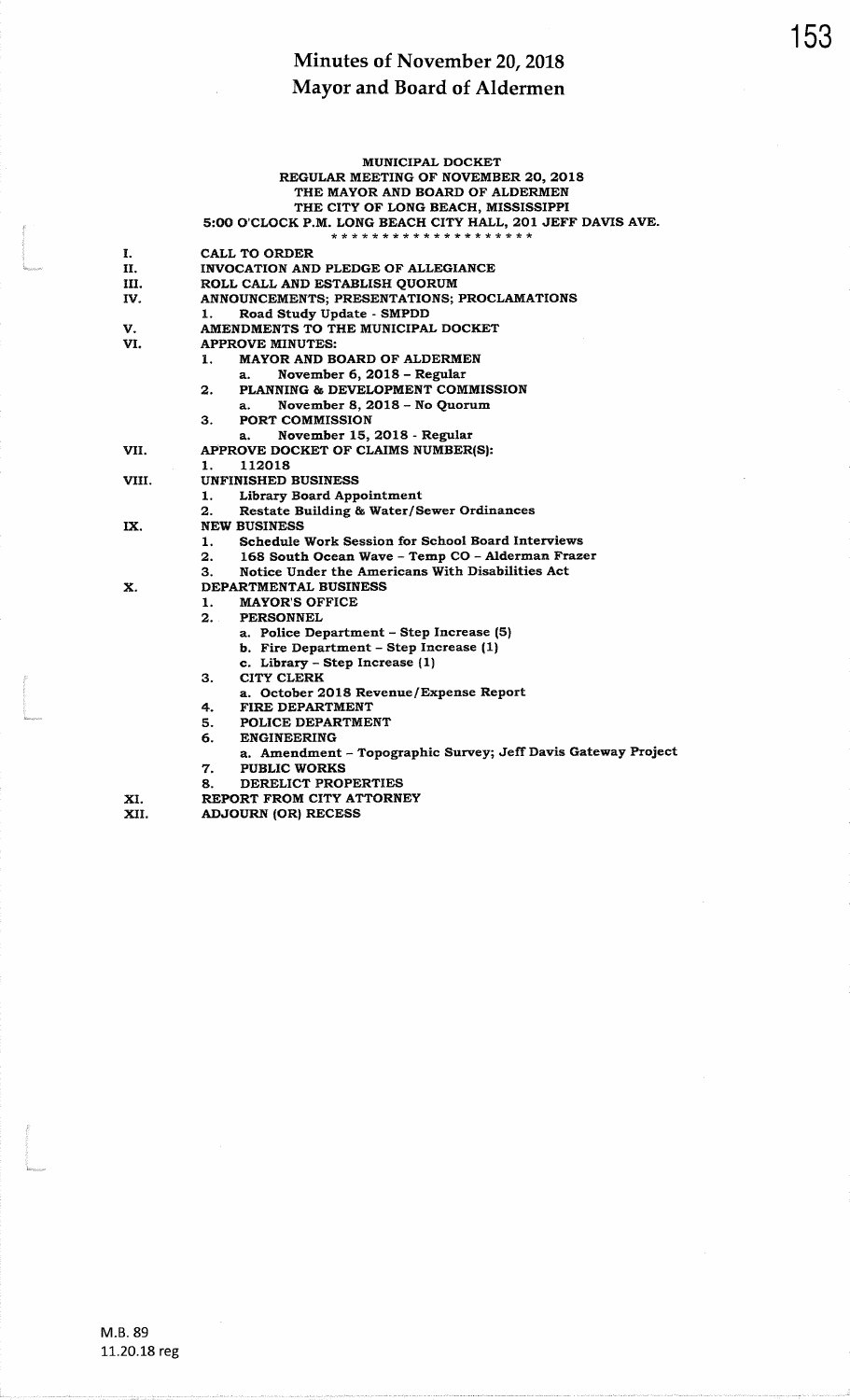Be it remembered that a regular meeting of the Mayor and Board of Aldermen, Long Beach, Mississippi, was begun and held at 5:00 o'clock p.m., Long Beach City Hall Meeting Room, 201 Jeff Davis Avenue, in said City, it being the third Tuesday in November,2018, and the same being the time, date and place fixed by Laws of the State of Mississippi and ordinance of the City of Long Beach for holding said meeting.

There were present and in attendance on said board and at the meeting the following named persons: Mayor George L. Bass, Aldermen Donald Frazer, Ronald Robertson, Bernie Parker, Kelly Griffin, Timothy McCaffrey, Jr., Patricia Bennett, Deputy City Clerk Kini Gonsouliry and City Attorney James C. Simpson, Jr.

Alderman Mark E. Lishen was absent the meeting.

There being a quorum present sufficient to transact the business of the City, the following proceedings were had and done.

)F \* \* \* \* rt \* \* \* \* r+ !F !t \* \* rF rF \* \* rF \* rF \* \* \*

Kristen Gunter, Business/Outreach Division Director of South Mississippi Development District, gave an update on the Road Study project.

 $r$  ) and  $r$  is a set of the set of the set of the set of the set of the set of the set of the set of the set of the set of the set of the set of the set of the set of the set of the set of the set of the set of the set

Alderman Frazer made motion seconded by Alderman McCaffrey and unanimously carried to schedule a work session for <sup>a</sup>more in-depth review of the deliverables of the Road Study project for 5:00 p.m., Tuesday, December 11, 2018.

)t )F \* rE \* )F )F )F )F \* )F \* rF rF \* {- \* rF {. {- rF )F {- \* \*

Alderman Frazer made motion seconded by Alderman Griffin and unanimously carried to approve the regular minutes of the Mayor and Board of Aldermen dated November 6,2018, as submitted.

,f )F rF )F rF rt {. rF \* \* \* \* \* \* \* \* \* \* \* rT \* )F rl. rF rg

The Mayor and Board of Aldermen acknowledged the minutes of the no quorum meeting of the Planning & Development Commission dated November 8, 2018, as submitted.

#### \* rF rF )F \* \* \* \* \* \* \* \* )F rF )F \* rF rt \* )t rt rF rt )t rg

Alderman Frazer made motion seconded by Alderman Griffin and unanimously carried to approve the regular minutes of the Port Commission dated November 15, 2018, as submitted.

### \* \* )t )F \* {- )F \* \* \* \*- rF rF {- )t rF )F \* )F rT rT rT rF rF )&

Alderman Griffin made motion seconded by Alderman Frazer and unanimously carried to approve payment of invoices as listed in Docket of Claims number 112018.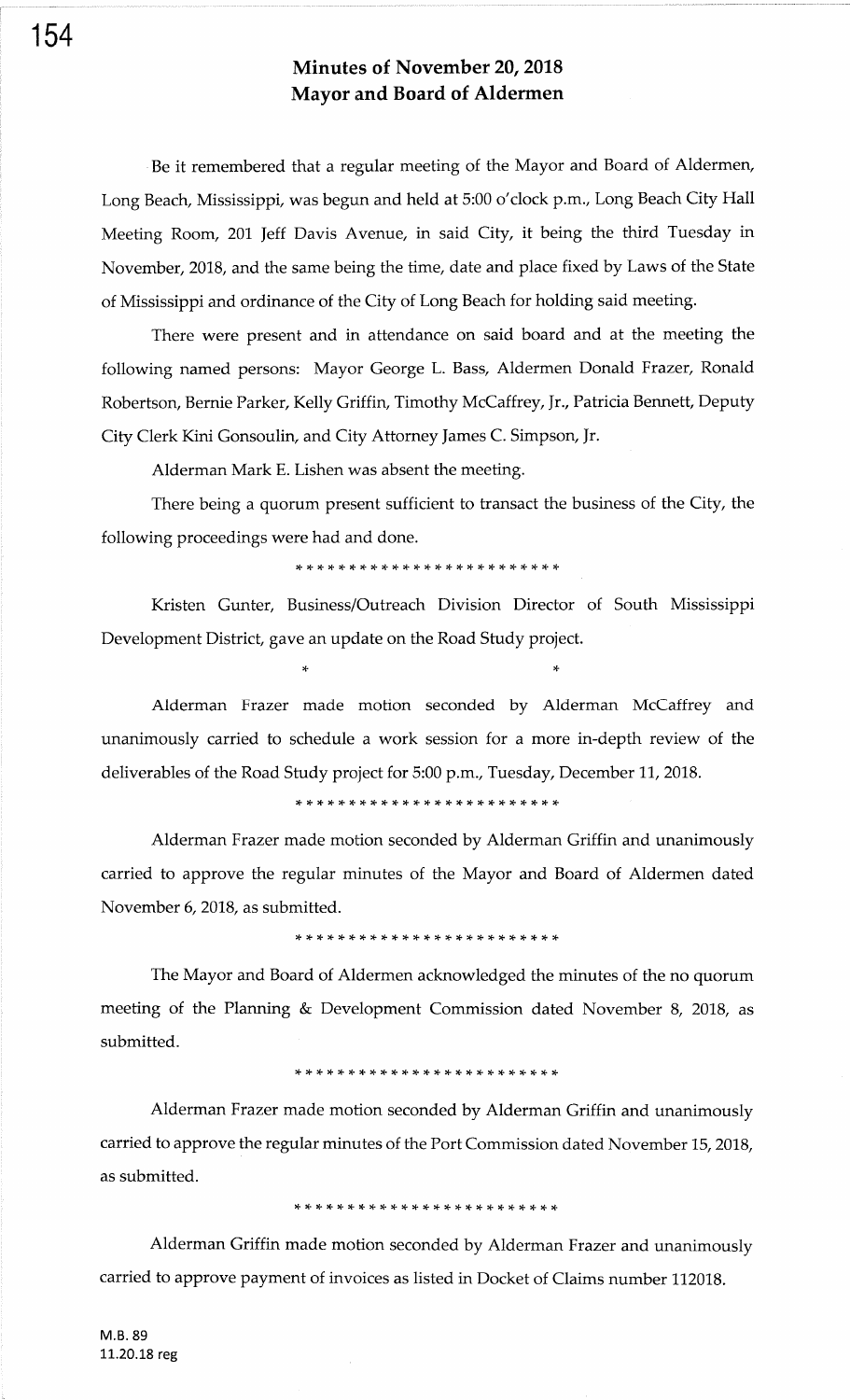\* \* rt )T rt \* \* rt rt rt rF \* \* rf ,t )F rt \* + rt rt rt rF !F \*

The Library Board Appointment was tabled until the December 4,2018 meeting.\* :T rl- \* \* rf )F rF \* \* \* r+ \* !T rF \* \* {. rt rf rF )F r+ \* !T

The Restate Building & Water/Sewer Ordinances was tabled until City AttorneyJim Simpson could meet with Municode regarding codification of ordinances.

,F rt rF \* rF \* \* rt rF {. \* \* \* \* rt \* rF rF rF rF rF rc rF )\* rF

Alderman Frazer made motion seconded by Alderman McCaffrey andunanimously carried to schedule a work session for 9:00 a.m. on Saturday, January 5,2019to interview School Board Trustee applicants.

\* rF )F \* \* \* \* \* \* rF \* rF rF {. rF rF rF {. r+ rC r(. r{. r{. rF rF

168 South Ocean Wave was removed by Alderman Frazer.

\* \* \* \* \* \* \* rt rf )F rt rF \* \* \* \* \* \* \* \* \* {. )T rT r+

Alderman Parker made motion seconded by Alderman Frazer and unanimously carried to adopt the Notice Under the Americans with Disability Act (ADA), appointingBuilding Official Mike Gundlach as the ADA Coordinator, as follows:



L,

### NOTICE UNDER THE AMERICANS WITH DISABILTTIES ACT

In accordance with the requirements of title II of the Americans with Disabilities Ac1of 1990 ("ADA"), the City of Long Beach will not discriminate against qualified individuals with disabilities on the basis of disability in its services, programs, or activities.

Employment: The City of Long Beach does not discriminate on the basis of disability in its hiring or employment practices and complies with all regulations promulgated bythe U.S. Equal Employment Opportunity Commission under title I of the ADA.

Effective Communication: The City of Long Beach will generally, upon request, provide appropriate aids and services leading to effective communication for qualified persons with disabilities so they can participate equally in the City of Long Beach's programs, services, and activities, including qualified sign languagc intcrprctcrs,documents in Braille, and other ways of making information and communications accessible to people who have speech. hearing, or vision impairments.

Modifications to Policies and Procedures; The City of Long Beach will make all reasonable modifications to policies and programs to ensure that people with disabilities have an equal opportunity to cnjoy all of its programs, services, and activities. For example, individuals with service animals are welcomed in the City ofLong Beach offices, even where pets are generally prohibited.

Anyone who requires an auxiliary aid or service for effective communication, or a modification of policies or procedurcs to participate in a program, service, or activityof the City of Long Beach, should contact the office of Mike Gundlach, ADA Coordinator, (228) 863-1554 as soon as possible but no later than 48 hours before the scheduled event.

The ADA does not require the City of Long Beach to take any action that would fundamentally alter the nature of its programs or services, or impose an undue financial or administrative burden.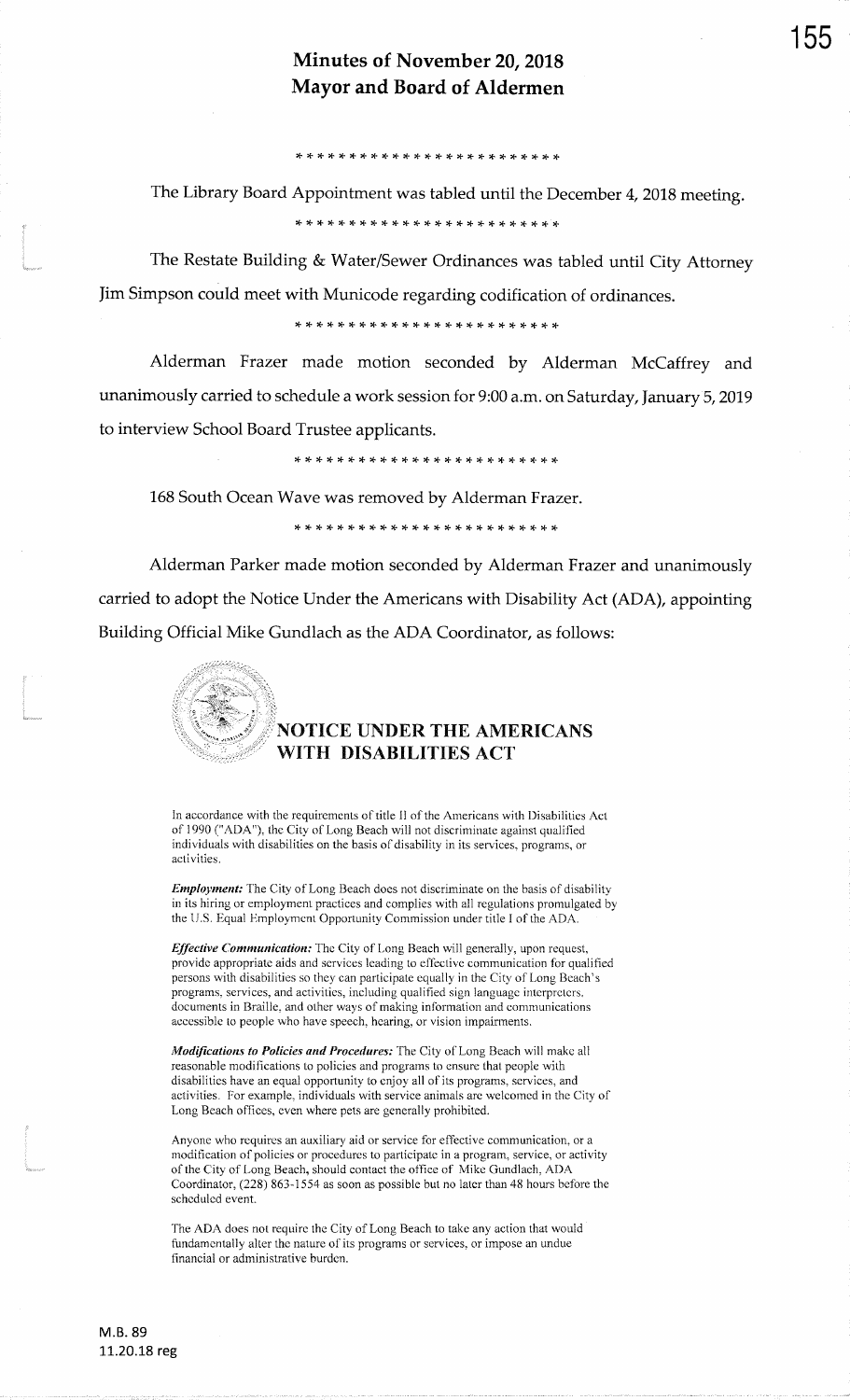Complaints that a program, service, or activity of The City of Long Beach is not accessible to persons with disabilities should be directed to Mike Gundlach, ADA Coordinator, (228) 863- I 573.

The City of Long Beach will not place a surcharge on a particular individual with a disability or any group of individuals with disabilities to cover the cost of providing auxiliary aids/services or reasonable modifications of policy, such as retrieving items from locations that are open to the public but are not accessible to persons who use wheelchairs.

### City of Long Beach Grievance Procedure under The Americans with Disabilities Act

This Grievance Procedure is established to meet the requirements of the Americans with Disabilities Act of 1990 ("ADA'). It may be used by anyone who wishes to file a complaint alleging discrimination on the basis of disability in the provision of services, activities, programs, or benefits by the City of Long Beach. The City of Long Beach's Personnel Policy governs employment-related complaints of disability discrimination.

The complaint should be in writing and contain information about the alleged discrimination such as name, address, phone number of complainant and location, date, and description of the problem. Alternative means of filing complaints, such as personal interviews or a tape recording of the complaint, will be madc available for persons with disabilities upon request.

The complaint should be submitted by the grievant and/or his/her designee as soon as possible but no later than 60 calendar days after the alleged violation to:

#### Mike Gundlach ADA Coordinator/ Building Official P.O. Box 929 Long Beach, MS <sup>39560</sup>

Within 15 calendar days after receipt of the complaint, Mike Gundlach, or his designee, Griff Skellie, will meet with the complainant to discuss the complaint and the possible resolutions. within l5 calendar days of the meeting, Mike Gundlach or his designee, Griff Skellie, will respond in writing, and where appropriate, in a format accessible to the complainant, such as large print, Braille, or audio tape. The rcsponse will explain the position of the City of Long Beach and offer options for substantive resolution of the complaint.

If the response by Mike Gundlach or his designee, Griff Skellie, does not satisfactorily resolve the issue, the complainant and/or his/her designee may appeal the decision within 15 calendar days after receipt of the response to the City Clerk or her designee.

Within 15 calendar days after receipt of the appeal, the City Clerk, Stacey Dahl, or her designee, Kini Gonsoulin will meet with the complainant to discuss the complaint and possible resolutions. Within 15 calendar days after the meeting, the City Clerk, Stacey Dahl, or her designee, Kini Gonsoulin, will respond in writing, and, where appropriate, in a format accessible to the complainant, with a final resolution of the complaint.

All written complaints received by Mike Gundlach or his dcsignee, Griff Skellie, appeals to the city clerk, stacey Dahl or her designee, Kini Gonsoulin, and responses from these two offices will be retained by the City of Long Beach for at least three years.

\* \* rr rF {. )F \* \* rt lt rF \* \* \* \* rF rF rF rF \* \* rt r} rF \*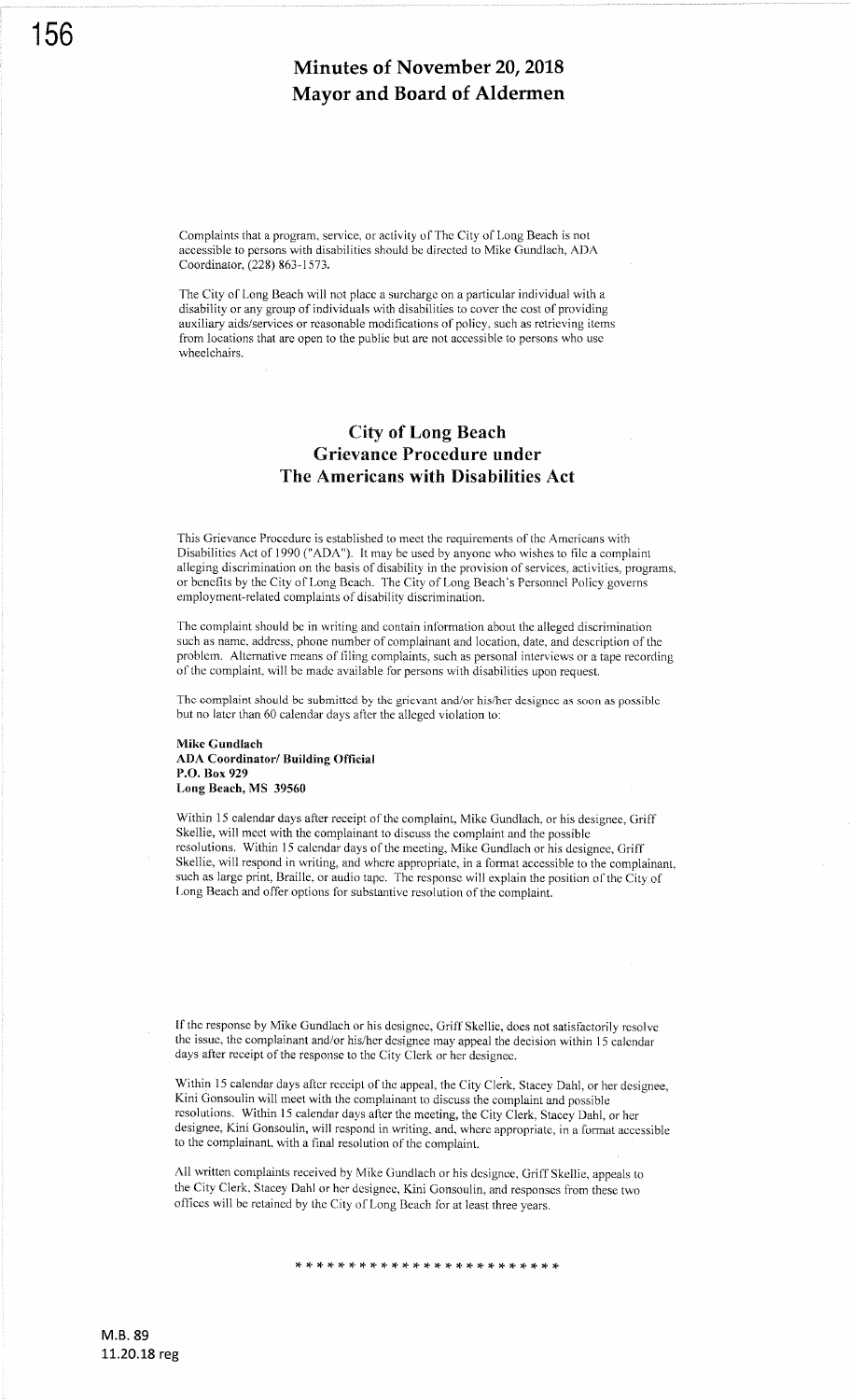The Mayor distributed information regarding a caution light at White Harborand 2<sup>nd</sup> Street, that would be on the next agenda.

rF

 The Mayor distributed information for purchasing a new vacuum truck andasked the Aldermen to consider it when the FY 2020 budget is discussed.

)F

There came on for discussion the issue of children being dropped off in theneighborhood adjoining the Harper McCaughan elementary.school. Alderman Bennettapprised the Board that she had spoken with the school and they would be sendingnotices home with the students notifying parents that children are not to be dropped offthere. Discussion was also had regarding the size and frequency of drop off signage.

)F rF {- \* \* \* \* \* \* \* \* \* ?F rF \* \* \* rF \* \* \* r+ \* )F rF

Based on the recommendations of the Department Heads and certification by theCivil Service Commission, Alderman Frazer made motion seconded by Alderman McCaffrey and unanimously carried to approve personnel matters, as follows:Police Department:

- ▶ Step Increase, Detective Craig DeRoche, PSA-10-XII, effective December 1, 2018
- > Step Increase, Dispatcher 1<sup>st</sup> Class Amy Johnson, PS-3-XII, effective January 1, 2019
- > Step Increase, Clerk Debbie Korte, CSA-3-XV, effective December 16, 2018
- > Step Increase, Dispatcher 1st Class Dorothy Pannell, PS-3-I, effective January 16, 2019

> Step Increase, Lieutenant Kipper Thomas, PS-12-XVI, effective January 16, 2019 <u>Fire Department</u>

> Step Increase, Firefighter 1st Class Tyler Slocum, FS-9-I, effective January 1, 2019 Library:

> Step Increase, Library Director Harriett (Denise) Saucier, CSA-8-I, effective January 1, 2019

\* \* \* rF \* rF )F rF ?F \* rt \* \* \* \* \* \* \* rF )F \* )F rF rt \*

Alderman Frazer made motion seconded by Alderman Griffin and unanimouslycarried to accept the October 2018 Revenue/Expense report, as submitted.

,t rF rT rT rF rt rG \* \* \* \* \* \* \* rT rF rF rF \* \* \* \* \* \* rF

157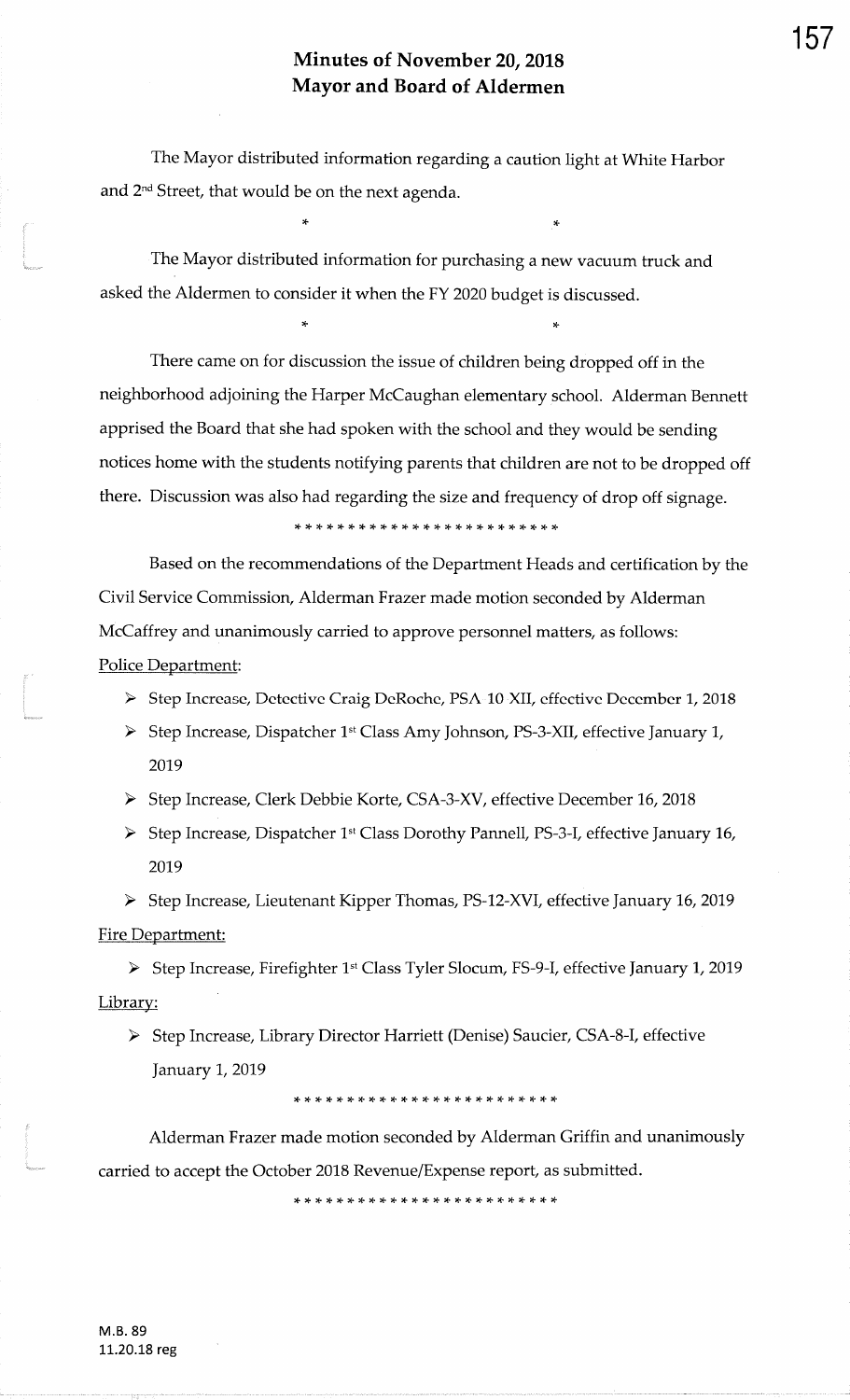Alderman Robertson made motion seconded by Alderman Frazer and unanimously carried to approve the Amendment Number 2018-2 to the contract with Overstreet & Associates for the Topographic Survey - Jeff Davis Gateway Project, as follows:

161 Lameuse St., Suite 203 Biloxi, MS 39530 226-967-7137



November 15,2018

City of Long Beach P.O. Box 929 Long Beach, MS <sup>39560</sup>

> RE: Amendment 2018-2 Topographic Survey - Jeff Davis Gateway Project City Engineering Services

Ladies and Gentlemen

We've attached a proposed amendment to the Master Services Agreement which allows for topographic surveying in support of the Jeff Davis Gateway project currently being performed by Christian Preus, Landscape Architect. This information is necessary to facilitate the design of the improvements in the large parking area south of Hwy. 90. There will likely be additional survey to be performed later; 'however, the scope of that work is not yet clear.

This work will be performed in accordance with the requirements of the Master Services Agreement. We request your approval of this amendment so that the referenced project may proceed.

Sincerely,

David Ball, P.E.

DB:539 Attachment

O:\0539\Eng Agree\Amendments\20181115 Amend 2018-2 to City.docx Page 1 of 1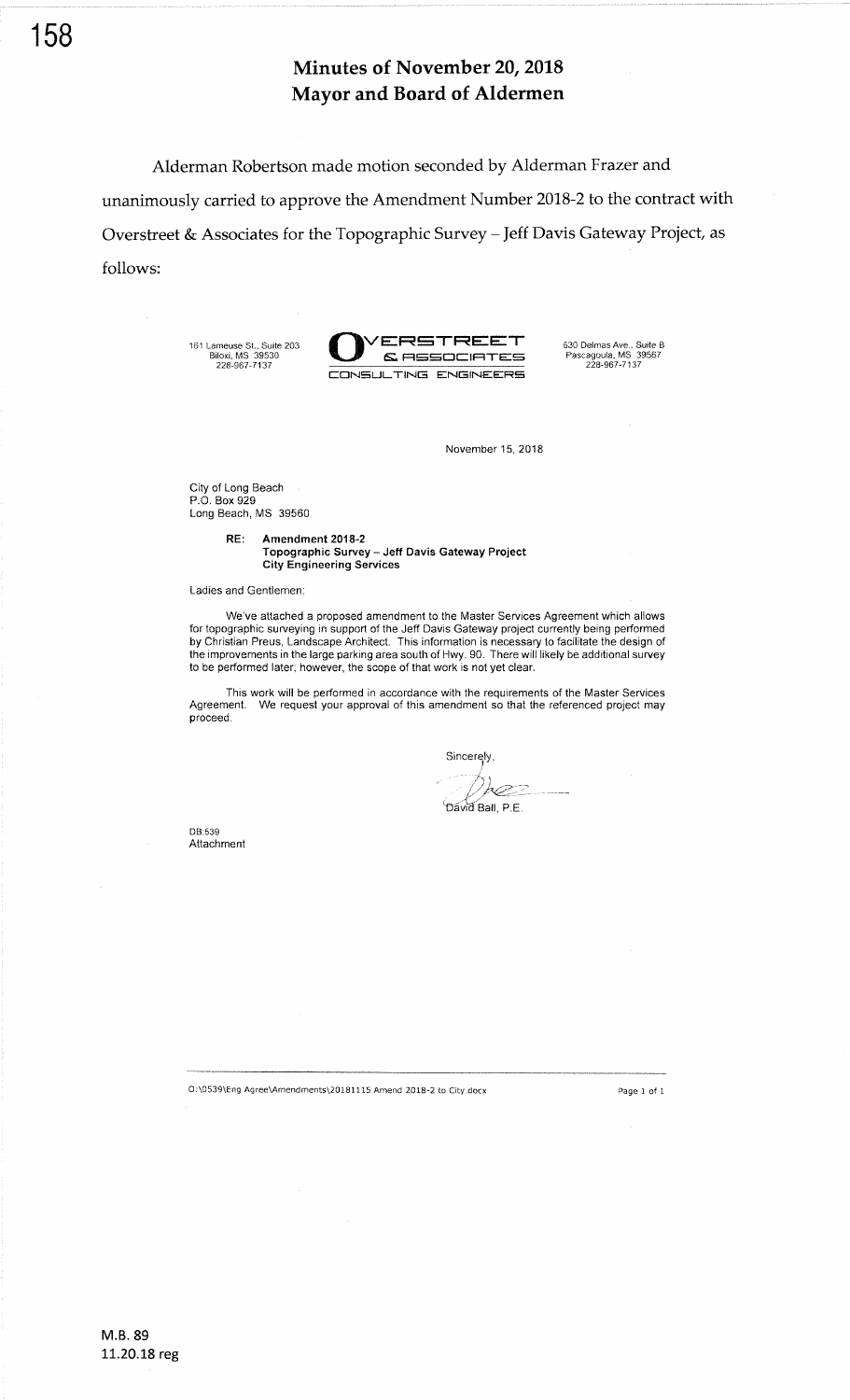#### AMENDMENT NUMBER 2018-2 TO MASTER AGREEMENT BETWEENCITY OF LONG BEACH AND OVERSTREET & ASSOCIATES, PLLC.

It is agreed to perform the below described services in accordance with the provisions contained in theMaster Agreement dated August 7, 2018:

#### A. SCOPE

1. Perform topographic survey in the parking lot south of Hwy. 90 generally between Jeff DavisAve. and S. Burke Ave. for the Jeff Davis Gateways project

#### B. BASIS OF COMPENSATION & TIME OF COMPLETION

- 1. Fees for the above described services shall be made based on the cumulative hours chargedby each class of FNGINEER'S employees times the Standard Hourly Rates included in thecurrent Master Services Agreement.
- 2. Fees for the above described services will not exceed S3,700 without further authorizationby the City.
- 3. The work shall be scheduled to be completed by Dec. 5, 2018 assuming agreeable weathe

ENGINEER:

### OWNER:

CITY OF LONG BEACH, MISSISSIPPI

George'Bass Mayor

Date Signed:  $1/\beta$ O / 1  $\odot$ 

OVERSTREET & ASSOCIATES, PLLC.

**MPARA** ⋙ Overstreet, P.E. President

MS PE #18601

Date Signed: 11/15/2018

Page 1 of 1

'F'F'F'C'C :F'F'F'T'T'F TF )I \* \* \*'F'T'F'T'F \* \* \*'F

City Attorney Simpson apprised the Board of a change in interpretation of lawby the Ethics Commission. It is no longer required to go into Closed Session todetermine the need for Executive Session if the reason can be justified in Open Session.

 $\star$ 

Alderman Griffin made motion seconded by Alderman Robertson andunanimously carried to declare an Executive Session for the transaction of public 159